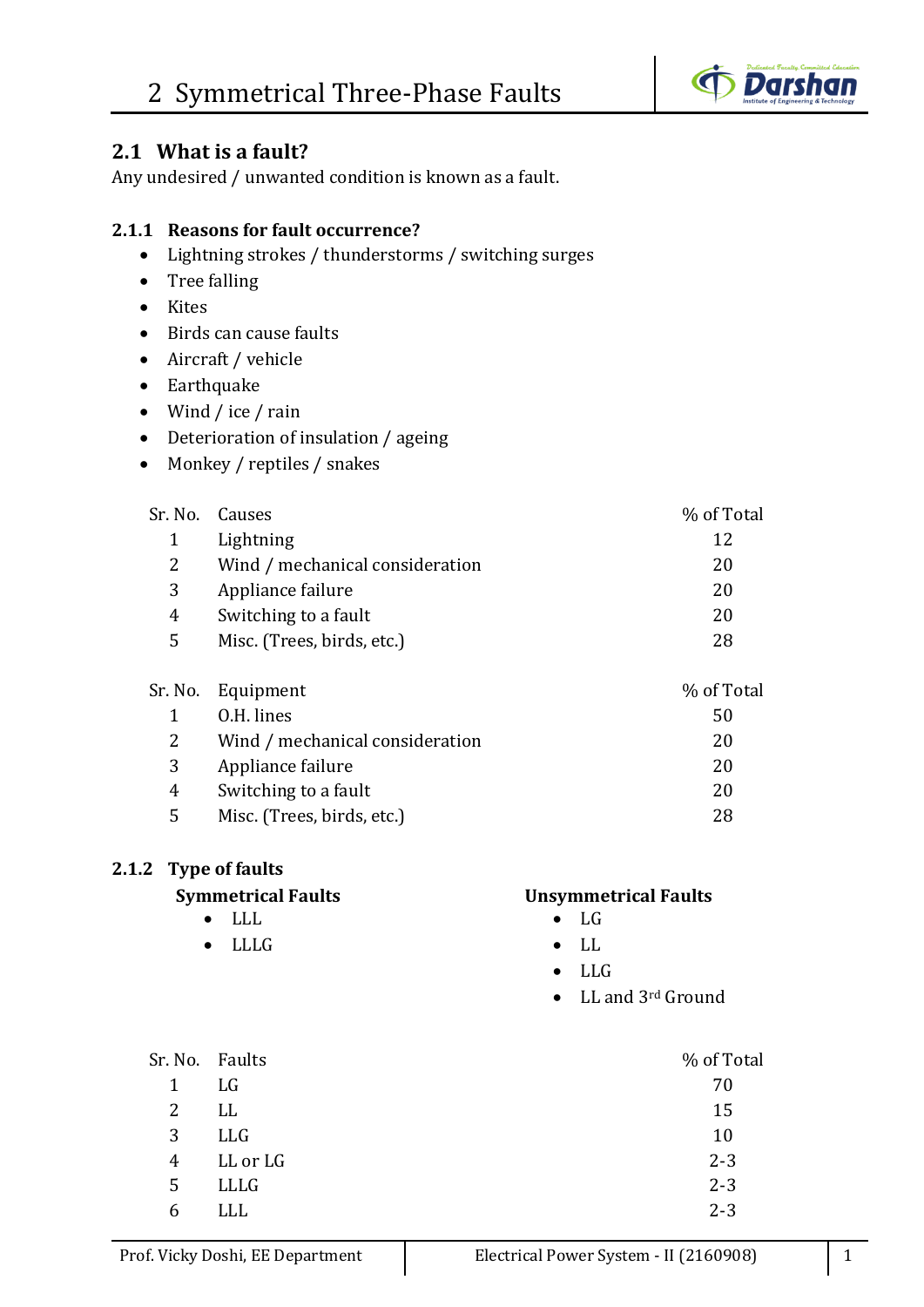

#### **2.2 Introduction**

- Symmetrical faults are caused in power system accidentally through insulation failure of equipment or flashover of lines initiated by lighting stroke or through accidental faulty operation.
- Disconnecting the faulty part of the system by means of circuit breakers operated by protective relaying is necessary to protect against flow of heavy short circuit current. For proper choice of circuit breakers, we should study this chapter.
- Most of the system faults are not three phase faults but faults involving one line to ground or occasionally two lines to ground. Though the symmetrical faults are rare, the fault leads to most severe fault current.
- The synchronous generator during short circuit has a characteristic time-varying behavior. In the event of a short circuit, the flux per pole undergoes dynamic change with associated transients in damper and field windings.

### **2.3 Transients on a transmission line**

- Certain simplifying assumptions are made
	- 1. The line fed from a constant voltage source.
	- 2. Short circuit takes place when the line unloaded.
	- 3. Line capacitance is negligible and the line can be represented by a lumped RL series circuit
- As shown in fig. 2.1 short circuit is assumed to take place at  $t = 0$ . The parameter  $\alpha$ controls the instant on the voltage wave when short circuit occurs. It is known form circuit theory that current after short circuit is composed of two parts i.e.



*Figure 2.1 Short Circuit Model of Line*

$$
i = is + it
$$
  
\n
$$
is = steady state current
$$
  
\n
$$
= \frac{\sqrt{2}V}{|Z|} sin(\omega t + \alpha - \theta)
$$
  
\n
$$
Z = \sqrt{R^2 + \omega^2 L^2} \angle \theta = tan^{-1} \left(\frac{\omega L}{R}\right)
$$
  
\n
$$
it = transient current
$$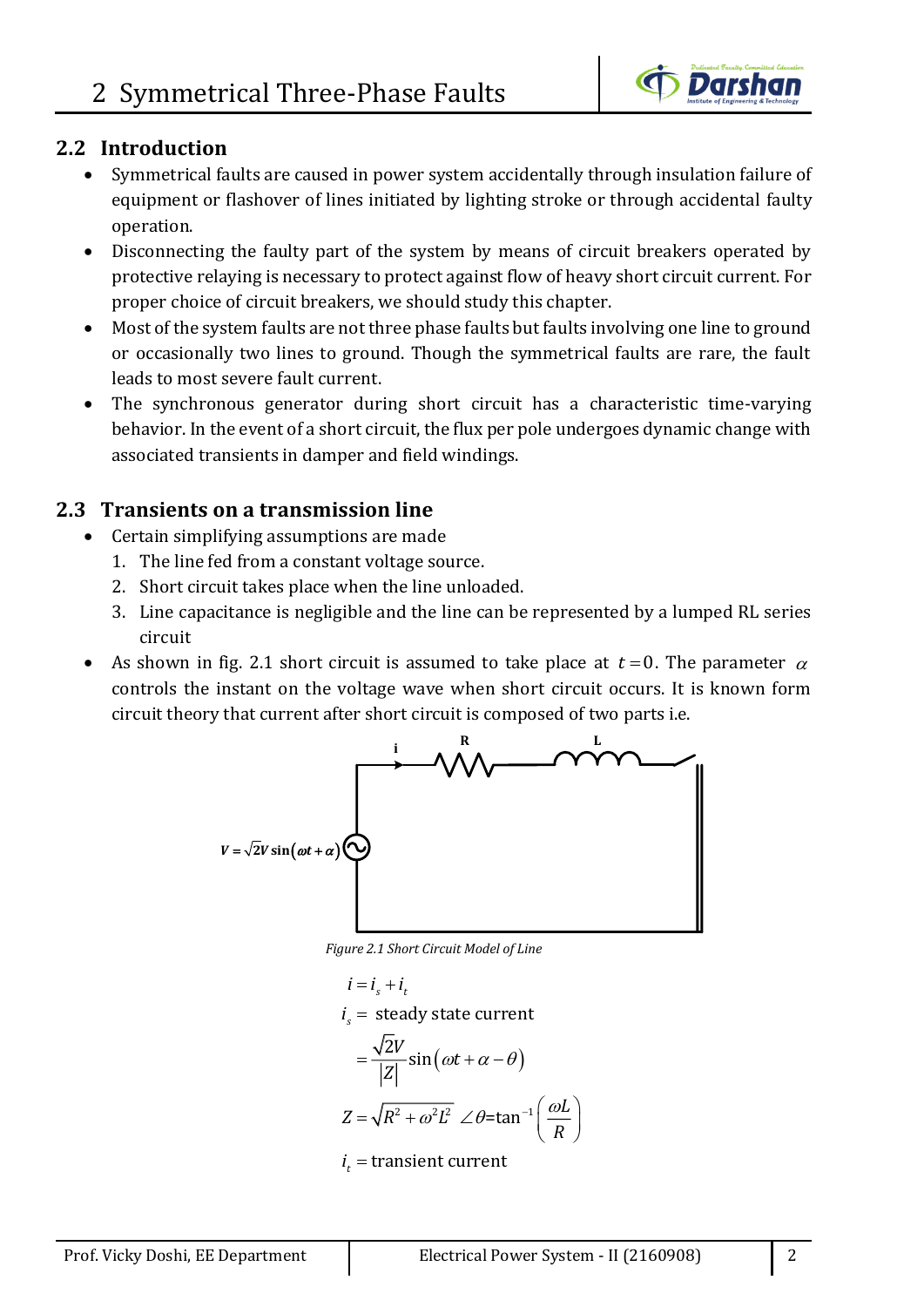

(it is such that  $i(0) = i_s(0) + i_t(0) = 0$  being an inductive circuit; it decays corresponding to the time constant  $\frac{L}{2}$ *R* )

• A plot of  $i_s$ ,  $i_t$ , and  $i = i_s + i_t$  is shown in fig. 2.2.



*Figure 2.2 Waveform of Short Circuit Current on a Transmission Line*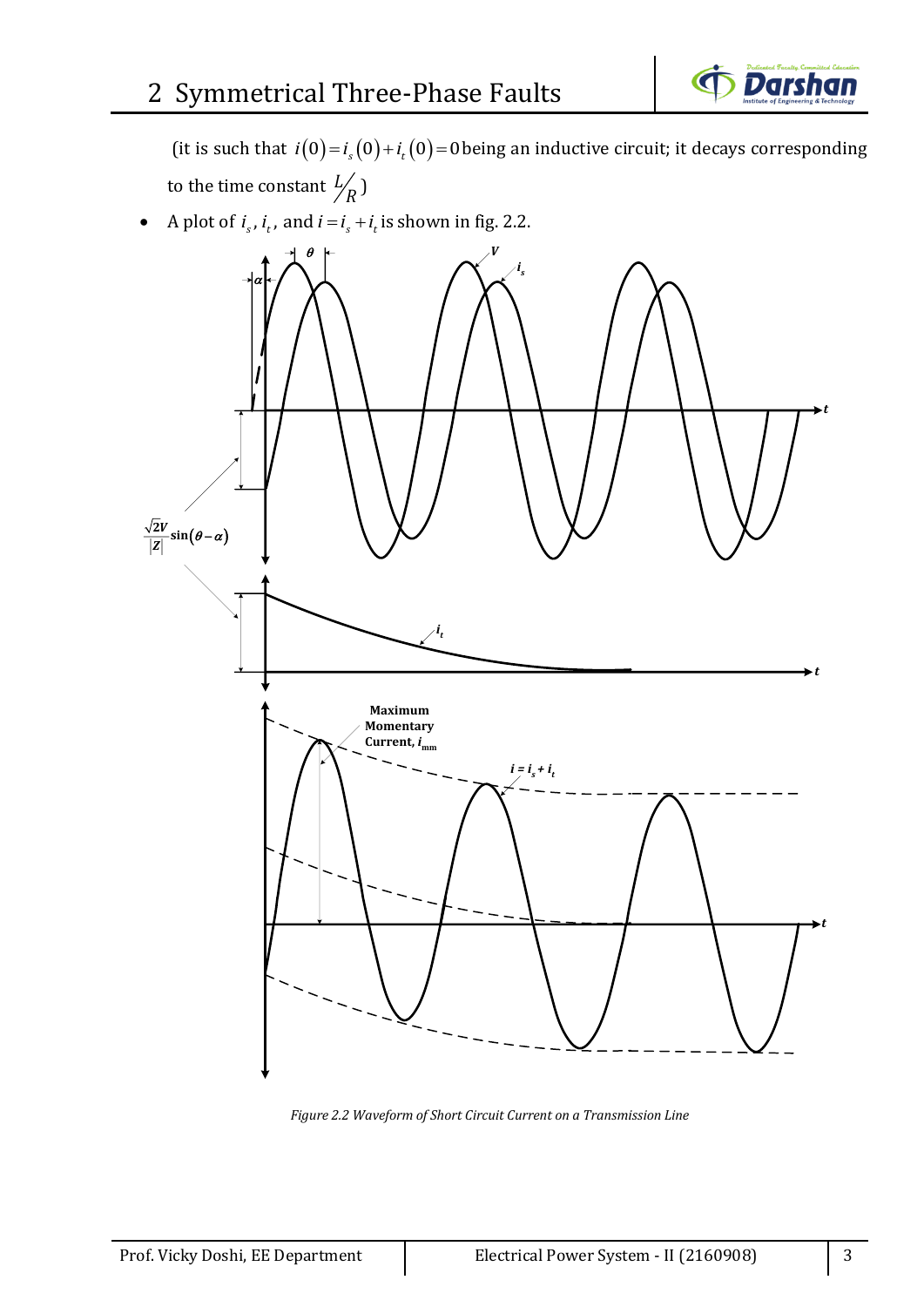

$$
i_t = -i_s(0)e^{-(R/L)t}
$$
  
=  $-\frac{\sqrt{2}V}{|Z|}\sin(\alpha - \theta)e^{-(R/L)t}$   
=  $\frac{\sqrt{2}V}{|Z|}\sin(\theta - \alpha)e^{-(R/L)t}$ 

Thus, short circuit current is given by

$$
i = \frac{\sqrt{2}V}{|Z|}\sin(\omega t + \alpha - \theta) + \frac{\sqrt{2}V}{|Z|}\sin(\theta - \alpha)e^{-(R/L)t}
$$

= symmetrical SC current + DC-offset current

- In power system terminology, the sinusoidal steady state current is called the symmetrical short circuit current and the unidirectional transient component is called the DC-offset current, which causes the total short circuit to be unsymmetrical till the transient decays
- The maximum momentary current,  $i_{mn}$  corresponds to first peak. If the decay of transient in short time is neglected,

$$
i_{mm} = \frac{\sqrt{2}V}{|Z|} \sin(\theta - \alpha) + \frac{\sqrt{2}V}{|Z|}
$$

• Since transmission line resistance is small  $\theta \approx 90^{\circ}$ 

$$
i_{mm} = \frac{\sqrt{2}V}{|Z|} \cos \alpha + \frac{\sqrt{2}V}{|Z|}
$$

• This has the maximum possible value for  $\alpha = 0^\circ$ , short circuit occurring when the voltage wave is going through zero.

$$
i_{mm}(\text{max possible}) = \frac{2\sqrt{2}V}{|Z|}
$$

= twice the maximum of symmetrical SC current (doubling effect)

- For the selection of circuit breakers, momentary short circuit current is taken corresponding to its maximum possible value (a safe choice)
- It means that when the current is interrupted, the DC offset  $i_t$  has not yet died out and so the computing the value of DC offset at the time of interruption (this would be highly complex in a small network), the symmetrical short circuit current alone is calculated. This figure is then increased by multiplying factor to take in account of the DC offset.

## **2.4 Short circuit of a synchronous machine (On NO Load)**

- Under steady state short circuit condition, the armature reaction of a synchronous generator produces a demagnetizing flux.
- In terms of a circuit, this effect is modelled as a reactance  $X_a$  in series with the induced emf.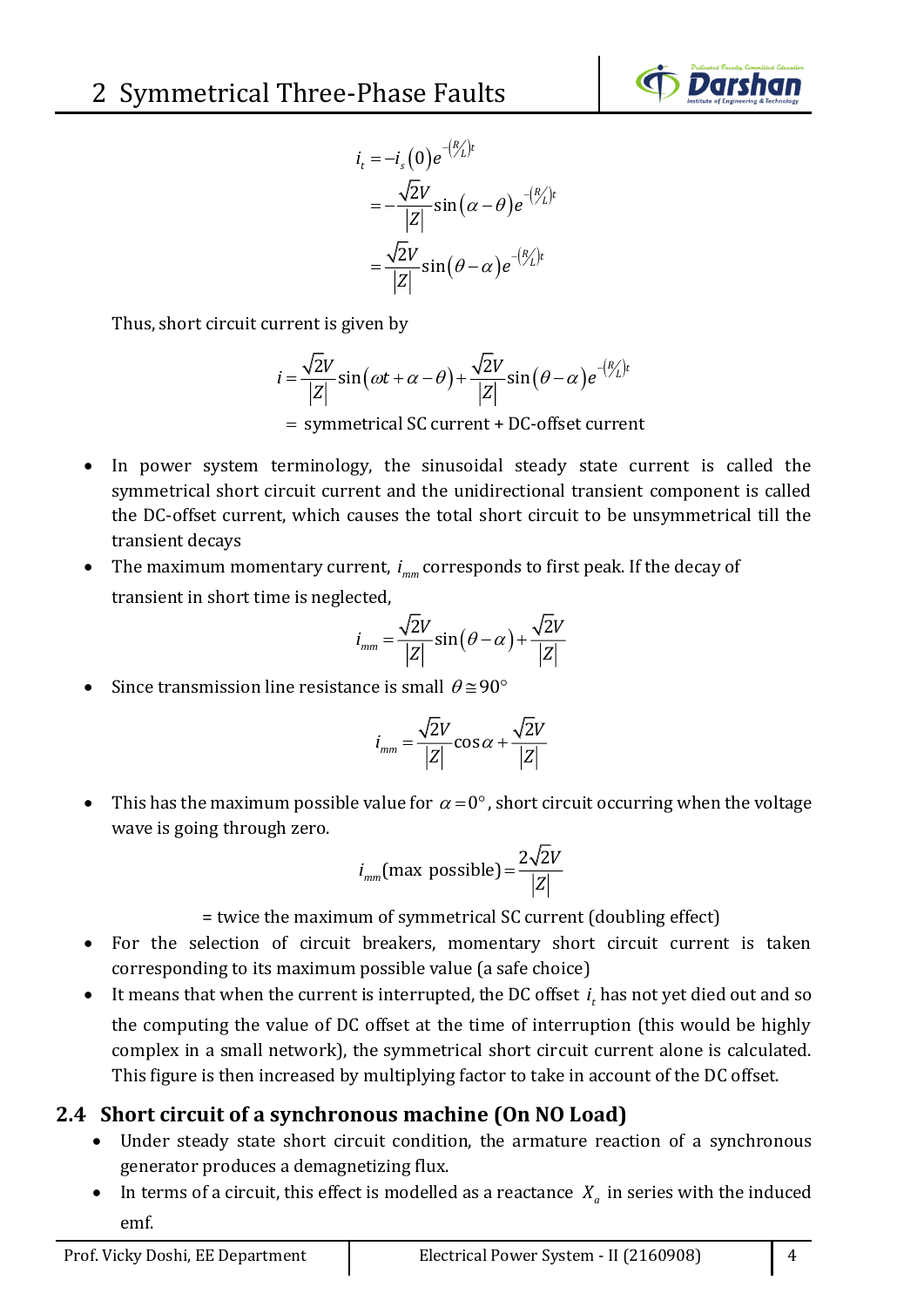

• This reactance when combined with the leakage reactance  $X_i$  of the machine is called synchronous reactance  $X_d$  (direct axis synchronous reactance in case of salient pole machines) as shown in fig. 2.3.



*Figure 2.3 Steady State Short Circuit Model of a Synchronous Machine*

- Consider now the sudden short circuit  $(3\phi)$  of a synchronous machine initially operating under open circuit conditions.
- The circuit breaker must, of course interrupt the current much before steady conditions are reached.
- Immediately upon short circuit, the DC offset currents appear in all the three phases, each with different magnitude since the point on the voltage wave at which short circuit occurs is different for each phase.



*Figure 2.4 Approximate Circuit Model During (a) Subtransient Period of Short Circuit (b) Transient Period of Short Circuit*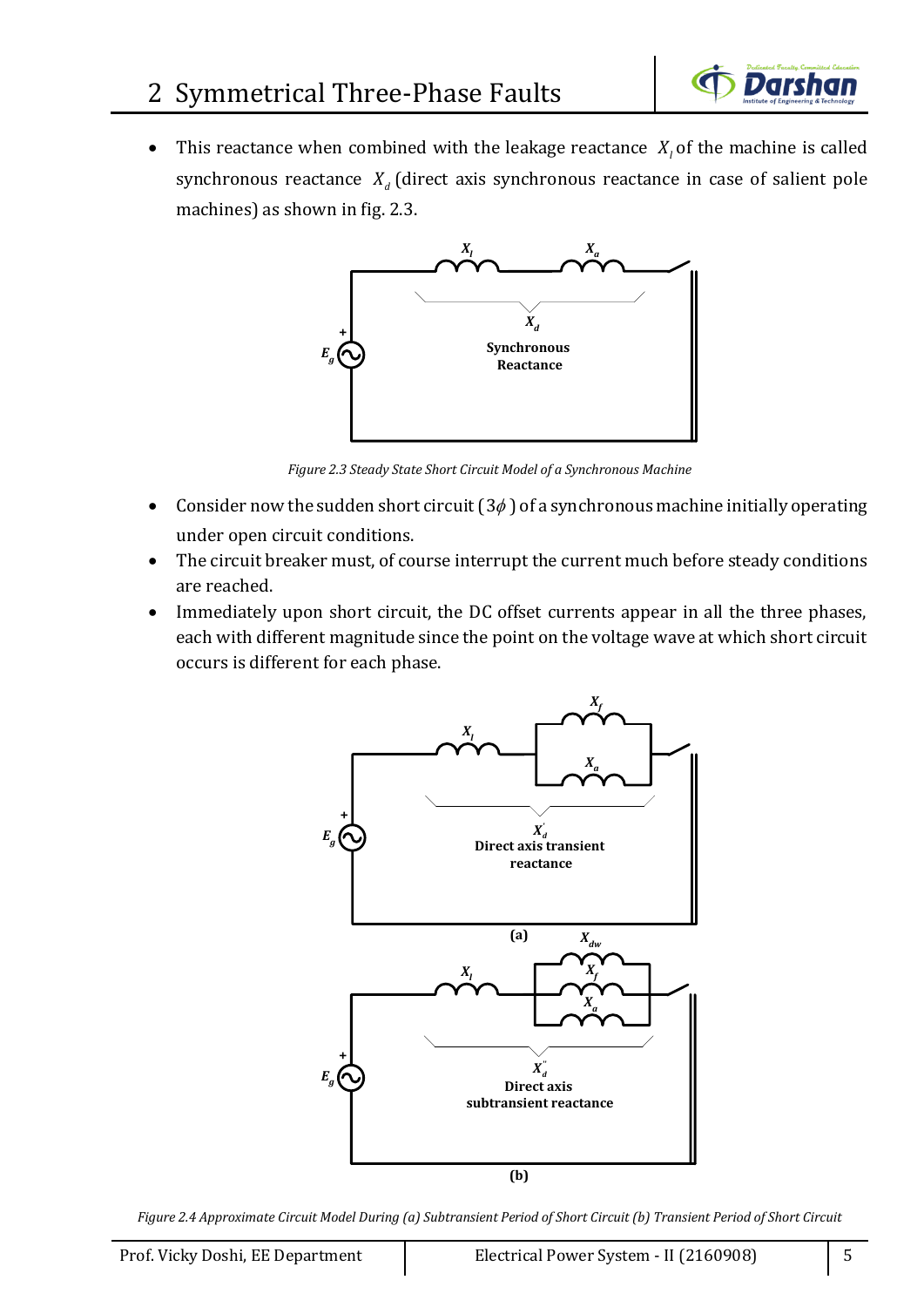- Immediately in the event of a short circuit, the symmetrical short circuit current is limited only by leakage reactance of machine.
- Since the air gap flux cannot change instantaneously, to counter the demagnetization of the armature circuit current, current appears in field winding as well as in the damper winding in a direction to help the main flux.
- The current decays in accordance with the winding time constants. The time constant of damper winding which has low leakage inductance is much less than that of field winding with high leakage inductance.
- The machine reactance, thus changes from parallel combination of  $X_a$ ,  $X_f$  and  $X_{dw}$ during the initial period (fig. 2.4 (b)) of short circuit to  $X_a$  and  $X_f$  in parallel in the middle period (fig. 2.4 (a)) of the short circuit and finally to  $X_a$  in steady state.

$$
X_d^{\prime\prime} = X_l + \frac{1}{\frac{1}{X_a} + \frac{1}{X_f} + \frac{1}{X_{dw}}}
$$
  

$$
X_d^{\prime} = X_l + \frac{1}{\frac{1}{X_a} + \frac{1}{X_f}}
$$
  

$$
X_d^{\prime\prime} < X_d^{\prime} < X_d
$$
  

$$
I^{\prime\prime} = \frac{E_g}{X_d^{\prime\prime}}
$$
  

$$
I^{\prime\prime} = \frac{E_g}{X_d}
$$
  

$$
I = \frac{E_g}{X_d}
$$

#### **2.5 Short circuit of a loaded synchronous machine**

• Fig. 2.5 shows the circuit model of a synchronous generator operating under steady conditions supplying a load current  $I^0$  to the bus at a terminal voltage of  $V^0$ .  $E_g$  is the induced emf under loaded condition and  $X_d$  is the direct axis synchronous reactance of the machine.



*Figure 2.5 Circuit Model of a Loaded Synchronous Machine*

Darshan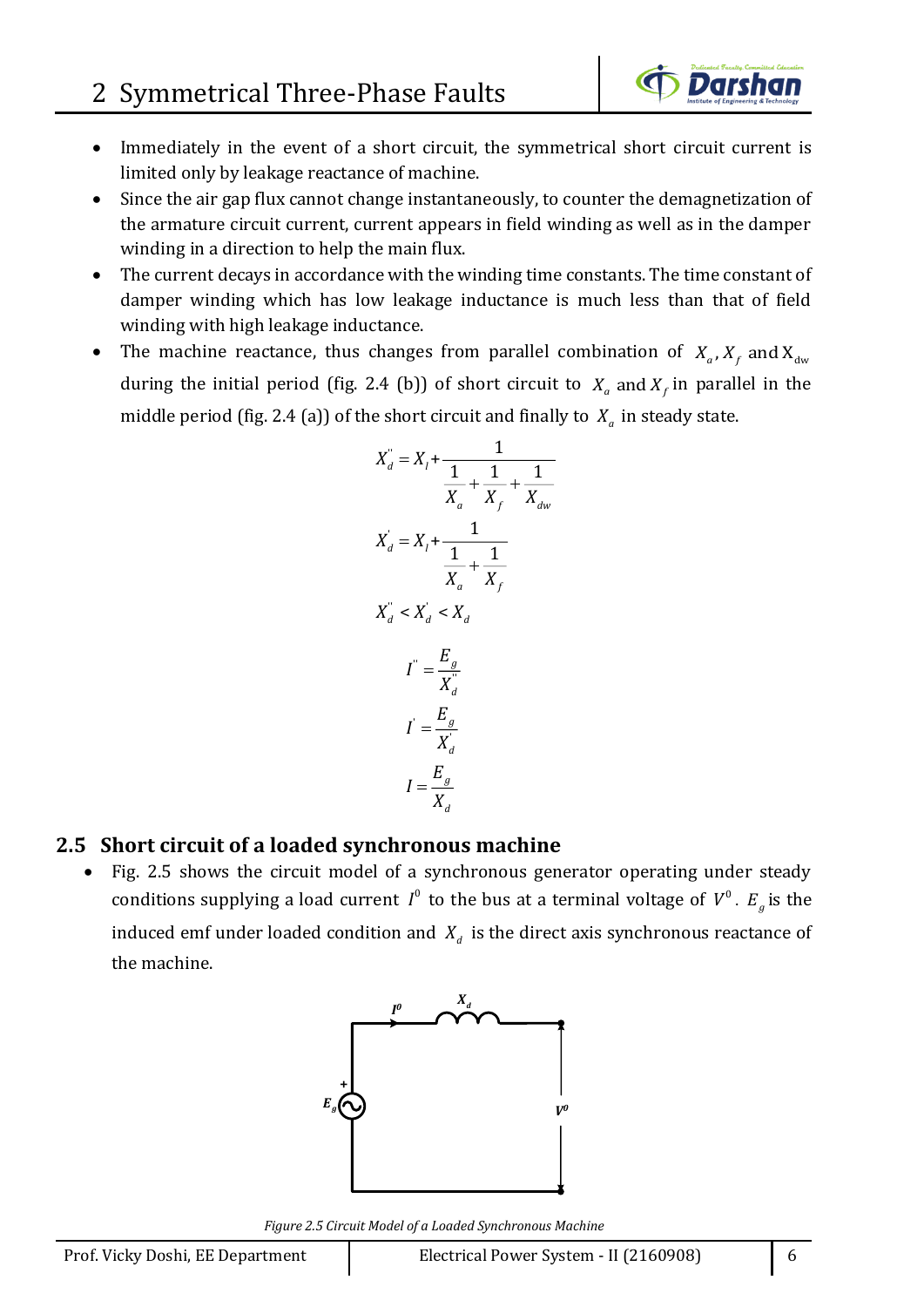

• When short circuit occurs at the terminals of this machine, the circuit model to be used for computing short circuit current is shown in the fig. 2.6 for subtransient current and transient current.



*Figure 2.6 Circuit Model for Computing (a) Subtransient Current (b) Transient Current*

- $I^0$  =  $I^{}_L$  =  $\,$  Load current of the bus before fault
- $V^0 = \text{ Terminal voltage}$
- $E_{\stackrel{\ }{g}}=$  Induced emf under loaded conditon
- $E_{g}^{^{\mathrm{}}}= \text{ Voltage behind subtransient reactance}$
- $E_{g}^{'} = \text{ Voltage behind transient reactance}$

$$
E_{g}^{'} = V^{0} + jX_{d}^{''}I^{0}
$$
  

$$
E_{g}^{'} = V^{0} + jX_{d}^{'}I^{0}
$$

• Synchronous motors have internal emfs and reactances similar to that of a generator except that the current direction is reversed. During short circuit conditions, these can be replaced by similar circuit models except that the voltage behind subtransient/transient reactance is given by

$$
E_{m}^{''} = V^{0} - jX_{d}^{''}I^{0}
$$
  

$$
E_{m}^{'} = V^{0} - jX_{d}^{'}I^{0}
$$

• In case of short circuit of an interconnected system, the synchronous machines (generators and motors) are replaced by their corresponding circuit models having voltage behind subtransient (transient) reactance in series with subtransient (transient) reactance. The rest of the network being passive remains unchanged.

#### **2.6 Short circuit current by Thevenin Theorem**

- An alternate method of computing short circuit current is through the application of thevenin theorem.
- Consider a synchronous generator feeding a synchronous motor over a line. Fig. 2.7 (a) shows the circuit model of the system under conditions of steady load. Fault computations are to be made for a fault at *F*, at the motor terminals.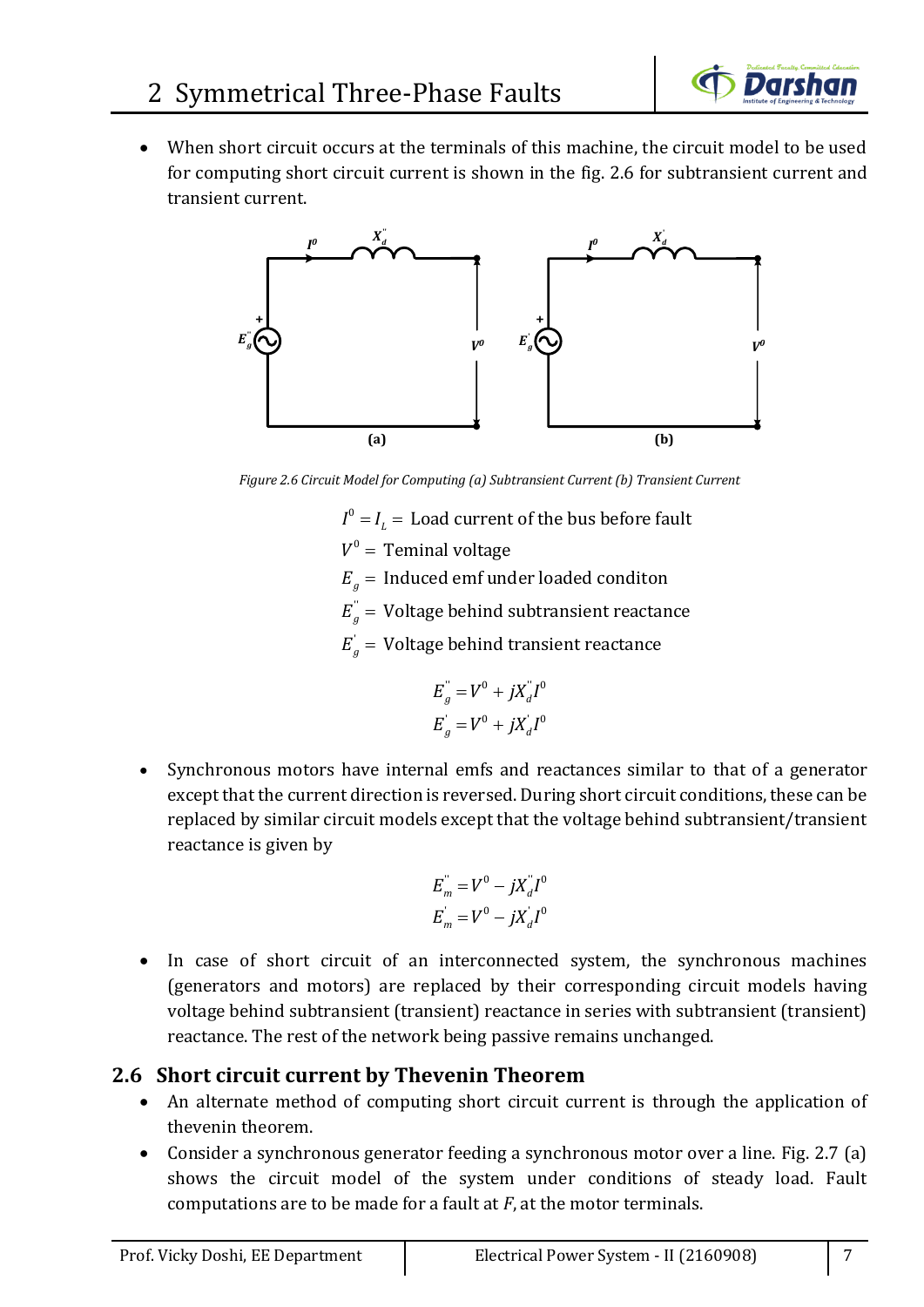

• As a result the circuit model is replaced by the one shown in fig. 2.7 (b), wherein the synchronous machines are represented by their subtransient reactances (or transient reactances if transient currents are of interest) in series with voltages behind subtransient reactances. This change does not disturb the prefault current  $I^0$  and prefault voltage 0 *V* (at *F*).



*Figure 2.7 Circuit Model under (a) Steady State (b) Subtransient State*

As seen from *FG* the thevenin equivalent circuit of fig. is drawn.



*Figure 2.8 (a) Computation of SC by Thevenin Equivalent Circuit (b) Thevenin Equivalent System Feeding Fault Impedance*

• Consider now a fault a F through an impedance  $Z^f$ . Fig. 2.8 (b) shows the thevenin equivalent of the system feeding the fault impedance.

$$
X_{TH} = (X_{dg}^{\dagger} + X) || X_{dm}^{\dagger}
$$

$$
X_{TH} = \frac{1}{(X_{dg}^{\dagger} + X)} + \frac{1}{X_{dm}^{\dagger}}
$$

$$
X_{TH} = \frac{X_{dm}^{\dagger} (X_{dg}^{\dagger} + X)}{X_{dg}^{\dagger} + X + X_{dm}^{\dagger}}
$$

$$
I^{f} = \frac{V^{0}}{jX_{TH} + Z^{f}}
$$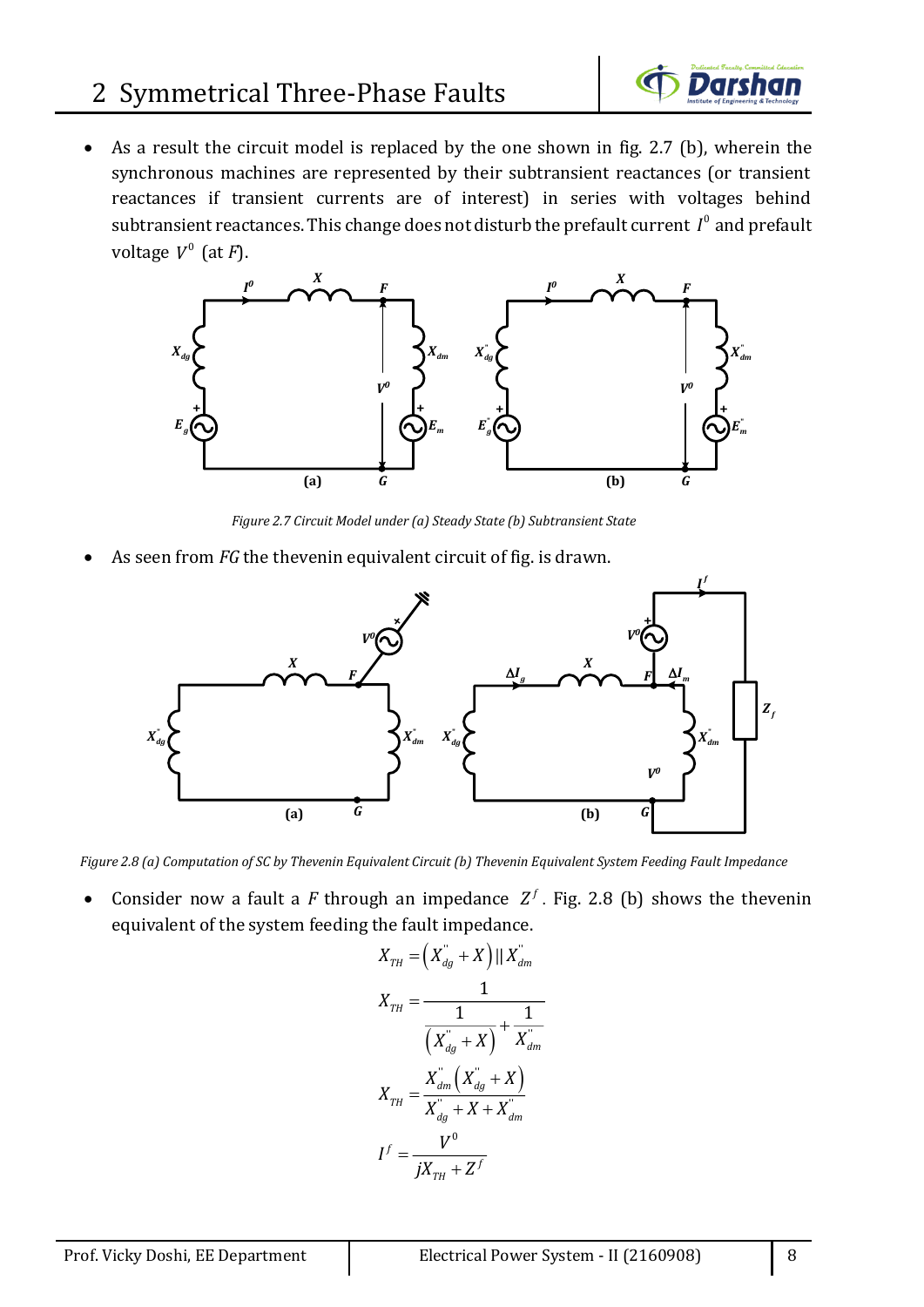

• Current caused by fault current in generator circuit

$$
\Delta I_g = \frac{X_{dm}^{"}}{X_{dg}^{"} + X + X_{dm}^{"}} I^f
$$

• Current caused by fault current in generator circuit

$$
\Delta I_m = \frac{X_{dg}^{\prime} + X}{X_{dg}^{\prime} + X + X_{dm}^{\prime}} I^f
$$

• Postfault currents and voltages are obtained as follows by superposition:

$$
I_{g}^{T} = I^{0} + \Delta I_{g}
$$
  
\n
$$
I_{m}^{T} = -I^{0} + \Delta I_{m} \text{(in the direction of } \Delta I_{m}\text{)}
$$

• Postfault voltage

$$
V^f = V^0 + \left(-jX_{TH}I^f\right)
$$

$$
= V^0 + \Delta V
$$

- So, the prefault current flowing out of the fault point *F* is always zero, the postfault current out of *F* is independent of load for a given prefault voltage at *F*.
- Steps for solving short circuit current by thevenin theorem approach
	- 1. Obtain the steady state solution using load flow. Formulate the circuit model.
	- 2. Replace reactance of synchronous machine by their transient or subtransient values.
	- 3. SC all emf sources and find the value of  $Z_{TH}$  or  $X_{TH}$ .
	- 4. Compute the required currents using thevenin's and superposition theorem.
- Assumptions
	- 1. All prefault voltage equal to 1pu.
	- 2. Load current neglected as it is very less as compared to SC current.

### **2.7 Selection of circuit breakers**

- Two of the circuit breaker ratings which require the computation of SC current are: rated momentary current and rated symmetrical interrupting current.
- Symmetrical SC current is obtained by using subtransient reactances for synchronous machines. Momentary current (rms) is then calculated by multiplying the symmetrical current by a factor of 1.6 to account the presence of DC-offset current.
- The DC-offset value to be added to obtain the current to be interrupted is accounted for by multiplying the symmetrical SC current by a factor as tabulated below:

*Table 2.1 Circuit Breaker Multiplying Factor*

|    | Sr. No.   Circuit breaker speed   Multiplying factor |                |
|----|------------------------------------------------------|----------------|
|    | 8 cycles or slower                                   | 1.0            |
|    | 5 cycles                                             | 1 <sub>1</sub> |
| 3. | 3 cycles                                             | 1.2            |
|    | 2 cycles                                             | 14             |

• The current that a circuit breaker can interrupt is inversely proportional to the operating voltage over a certain range, i.e.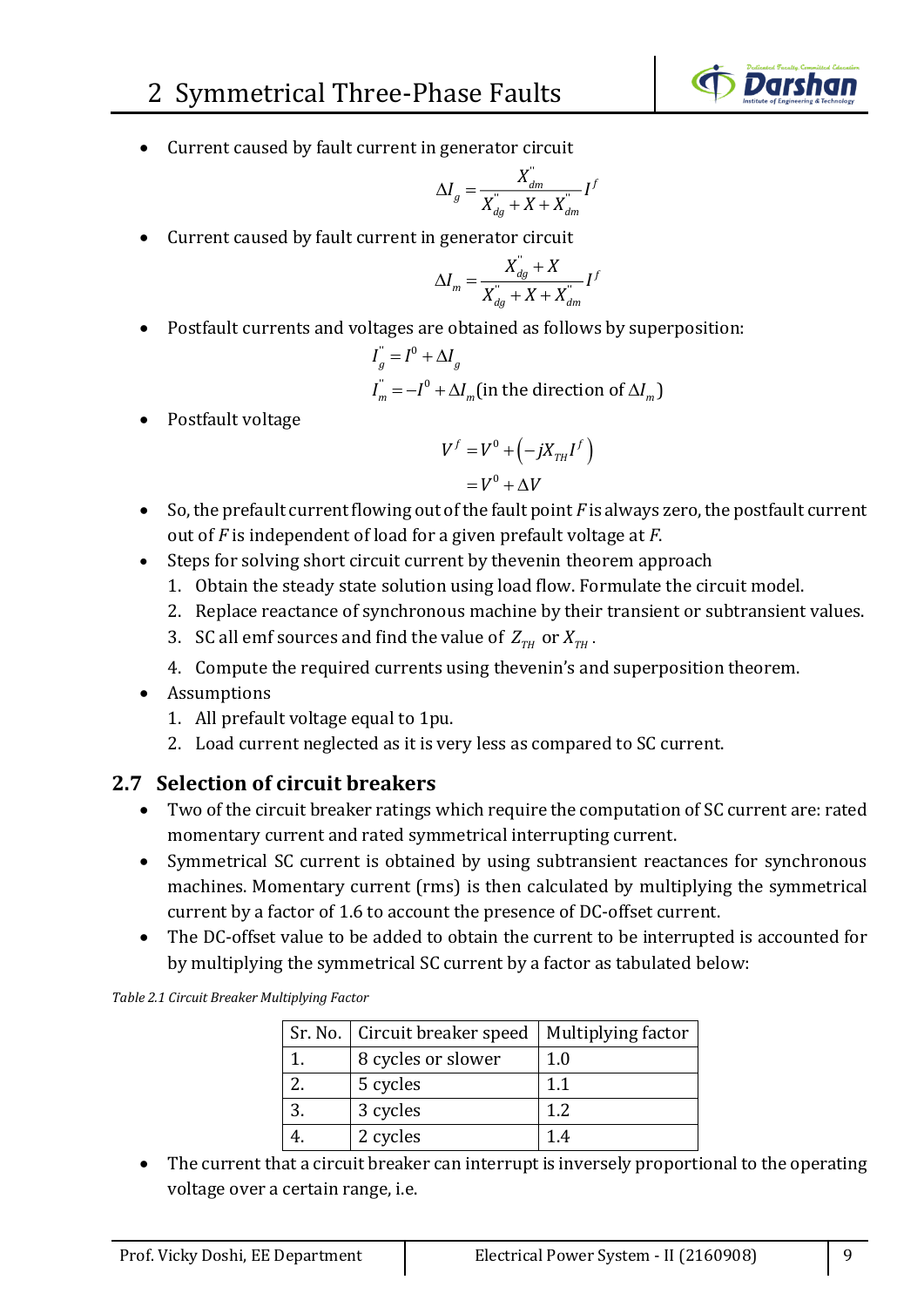

Amperes at operating voltage = amperes at rated voltage x  $\frac{\text{rated voltage}}{\text{total}}$ operating voltage *x*

- Of course, operating voltage cannot exceed the maximum design value. Also, no matter how low the voltage is, the rated interrupting current cannot exceed the rated maximum interrupting current.
- It is therefore logical as well as convenient to express the circuit breaker rating in terms of SC MVA that can be interrupted, defined as

Rated interrupting MVA (three phase) capacity =  $\sqrt{3}$ *x*  $|V_{_{line}}|$   $x$   $|I_{_{line}}|_{_{\rm rated\,interrupting\,current}}$ 

Where  $\left|V_{_{line}}\right|$  is in kV and  $\left|I_{_{line}}\right|$  is in kA

• Thus, instead of computing the SC current to be interrupted, we compute three-phase SC MVA to be interrupted, where current to be interrupted, we<br>*x* prefault line voltage in kV *x*<br> $x |I| = x (MVA)$  (if in B

be interrupted, where<br>
SC MVA (three phase) =  $\sqrt{3}$  x prefault line voltage in kV x SC<br>
SC MVA (three phase) =  $|V|_{\text{prefault}} \times |I|_{\text{SC}} \times (\text{MVA})_{\text{Base}}$  (if in P.U.) SC MVA (three phase) =  $\sqrt{3}$  x prefault line voltage in kV x SC current in kA

- Obviously, the rated MVA interrupting capacity of a circuit breaker is to be more that (or equal to) the SC MVA required to be interrupted.
- For the selection of a circuit breaker for a particular location, we must find the maximum possible SC MVA to be interrupted with respect to type and location of fault and generating capacity (also synchronous motor load) connected to the system. A three phase fault though rare is generally the one which gives the highest SC MVA and a circuit breaker must be capable of interrupting it.
- In a large system various possible location must be tried out to obtain the highest SC MVA, requires repeated SC computations.

## **2.8 Algorithm for SC studies**

• Consider an n bus system shown schematically in fig. 2.9 operating at steady load. Consider r as faulted bus.



*Figure 2.9 n-bus System under Steady Load*

The first step towards short circuit computation is to obtain the prefault voltages at all buses and currents in all lines through load flow studies.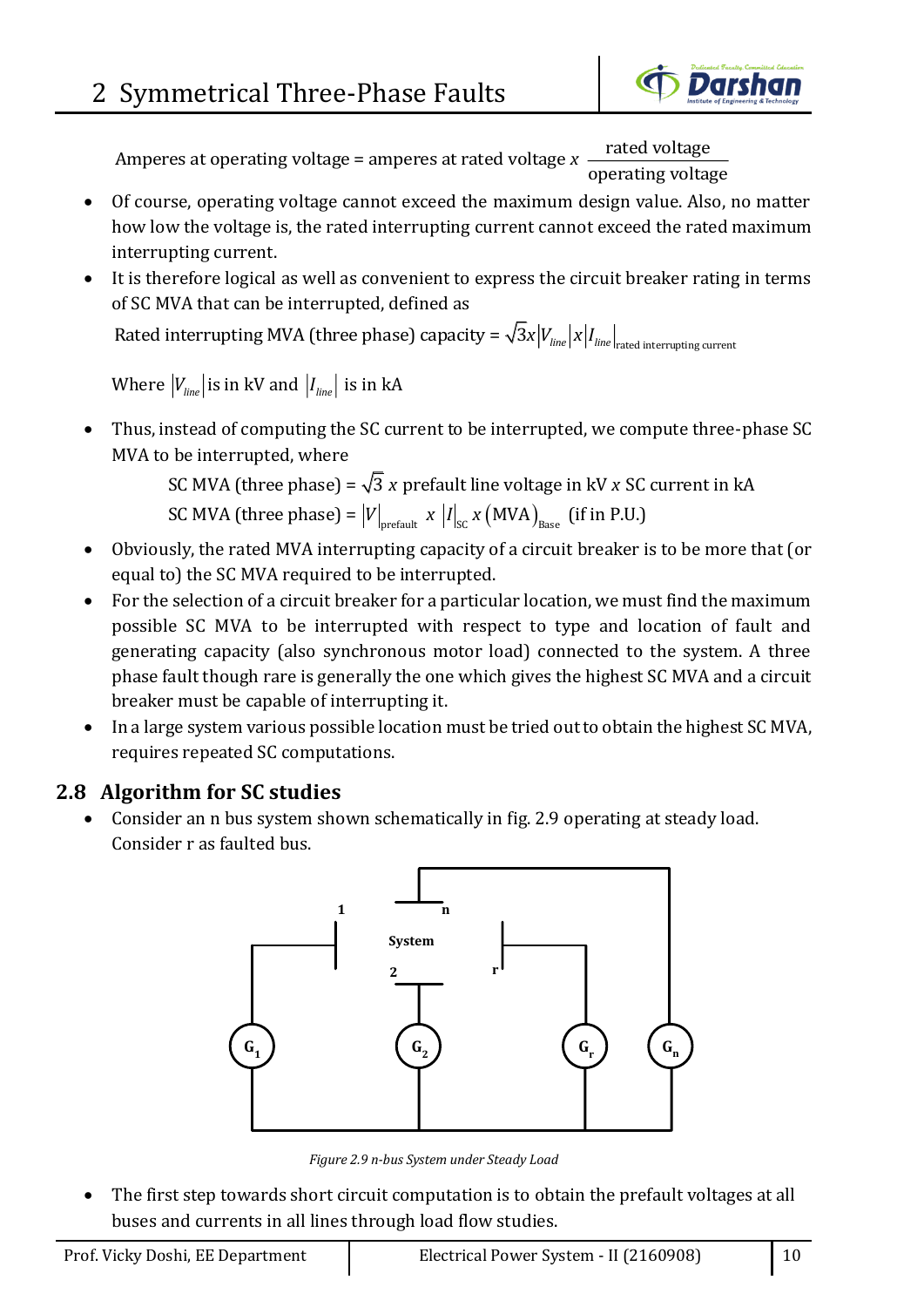

• Step-1 To find out prefault voltages at all buses.

$$
V_{BUS}^{0} = \begin{bmatrix} V_1^{0} \\ V_2^{0} \\ \vdots \\ V_n^{0} \end{bmatrix}
$$

• Step-2 Bus no. r is to be faulted through fault impedance  $Z^f$ 

$$
V_{\text{BUS}}^f = V_{\text{BUS}}^0 + \Delta V \text{ (change)}
$$

• Step-3 Form Thevenin's equivalent circuit. Short circuit all emf sources and replace all reactances by their respective reactances transient / sub-transient as shown in fig. 2.10



*Figure 2.10 Network of System for Computing Post Fault Voltages*

• Step-4 Compute the value of  $\Delta V$ 

$$
\Delta V = Z_{\text{BUS}} f^f
$$

Where,

11  $-1$ 1  $\vdots$   $\vdots$  = bus impedance matrix of the passive Thevenin network *BUS n nn Z Z Z Z Z*  $\lceil Z_{11} \cdots Z_{1n} \rceil$  $\begin{bmatrix} 11 & 1n \\ 1 & 1n \end{bmatrix}$ =| : . : |=  $\boxed{Z_{n1}\cdots Z_{nn}}$ 

$$
\mathbf{J}^{\mathrm{f}} = \begin{bmatrix} 0 \\ 0 \\ -I^{\mathrm{f}} \\ \vdots \\ 0 \end{bmatrix} = \text{bus current injection vector}
$$

Step-5 Find the post fault voltage for the  $r<sup>th</sup>$  bus

$$
\Delta V_r = -Z_{rr}I^f
$$
  

$$
V_r^f = V_r^0 + \Delta V_r
$$
  

$$
V_r^f = V_r^0 - Z_{rr}I^f
$$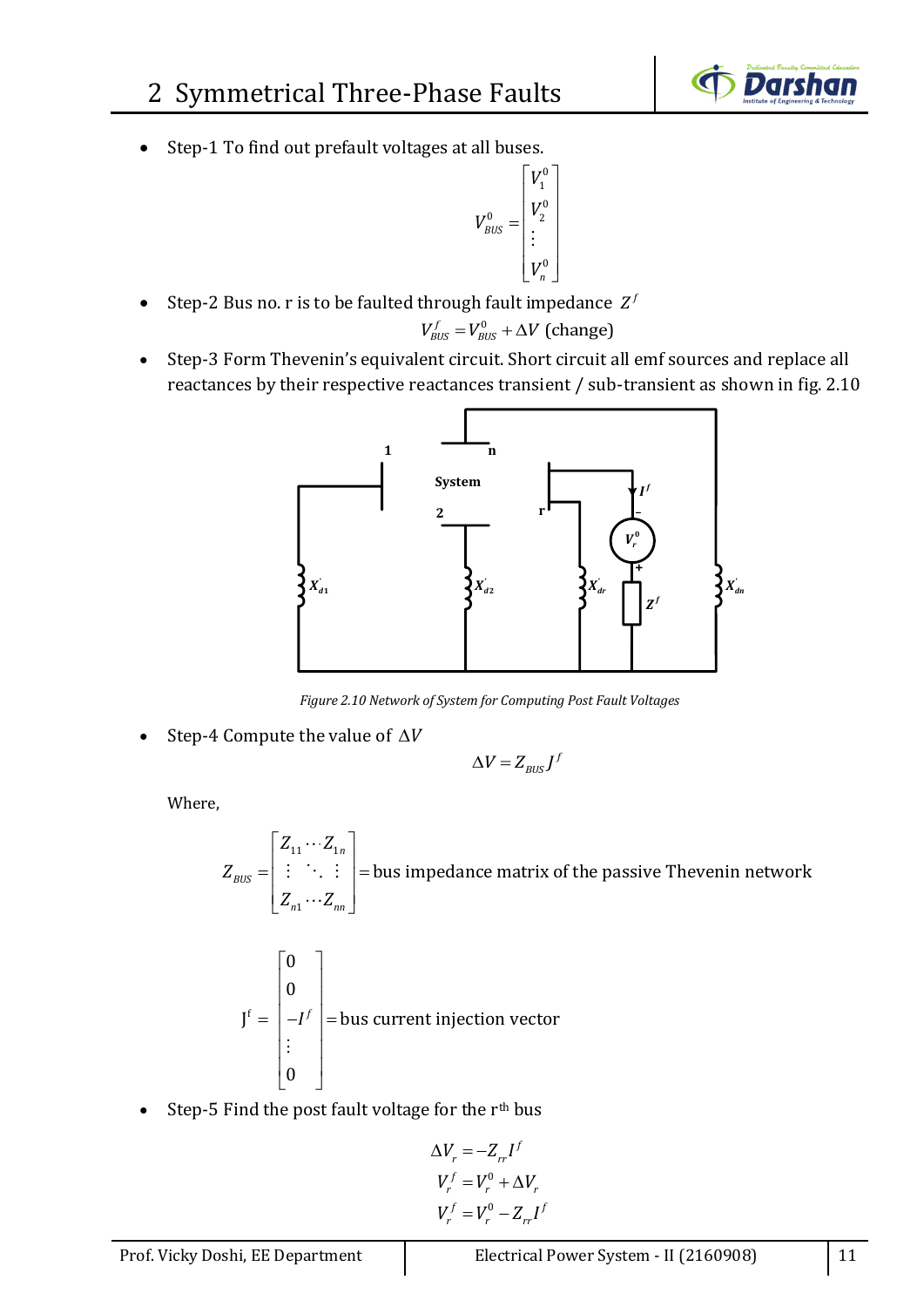

$$
V_r^0 = Z^f I^f + Z_{rr} I^f
$$

$$
I^f = \frac{V_r^0}{\left(Z^f + Z_{rr}\right)}
$$

Step-6 Find the post fault voltage for any i<sup>th</sup> bus

$$
\Delta V_i = -Z_{ir}I^f
$$
  
\n
$$
V_i^f = V_i^0 + \Delta V_i
$$
  
\n
$$
V_i^f = V_i^0 - Z_{ir}I^f
$$
  
\n
$$
V_f^0 = V_i^0 - Z_{ir} \frac{V_r^0}{(Z^f + Z_{rr})} \quad \left(\because I^f = \frac{V_r^0}{(Z^f + Z_{rr})}\right)
$$

• Step-7 Find the post fault current in lines

$$
I_{ij}^f=Y_{ij}\left(V_i^f-V_j^f\right)
$$

### 2.9  $Z_{\text{bus}}$  formation by step by step method

Notation: i, j – old buses; r – reference bus; k – new bus.

- i) Type-1 Modification: Branch  $Z_{\mu}$  is added between new bus and reference bus
- ii) Type-2 Modification: Branch  $Z_{\mu}$  is added between new bus and old bus
- iii) Type-3 Modification: Branch Z<sub>b</sub> is added between old bus to reference bus
- iv) Type-4 Modification: Branch  $Z_b$ is added between two old buses
- Type-1 Modification: Adding a branch  $Z_b$  between new bus k and reference bus r as shown in fig 2.11.



*Figure 2.11 Type-1 Modification*

$$
V_{k} = Z_{b}I_{k}
$$
\n
$$
Z_{ik} = Z_{ki} = 0; i = 1, 2, ..., n
$$
\n
$$
Z_{kk} = Z_{b}
$$
\n
$$
Z_{BUS}(\text{new}) = \begin{bmatrix} 0 & 0 \\ Z_{BUS}(\text{old}) & 0 & \vdots \\ 0 & \cdots & 0 & Z_{b} \end{bmatrix}
$$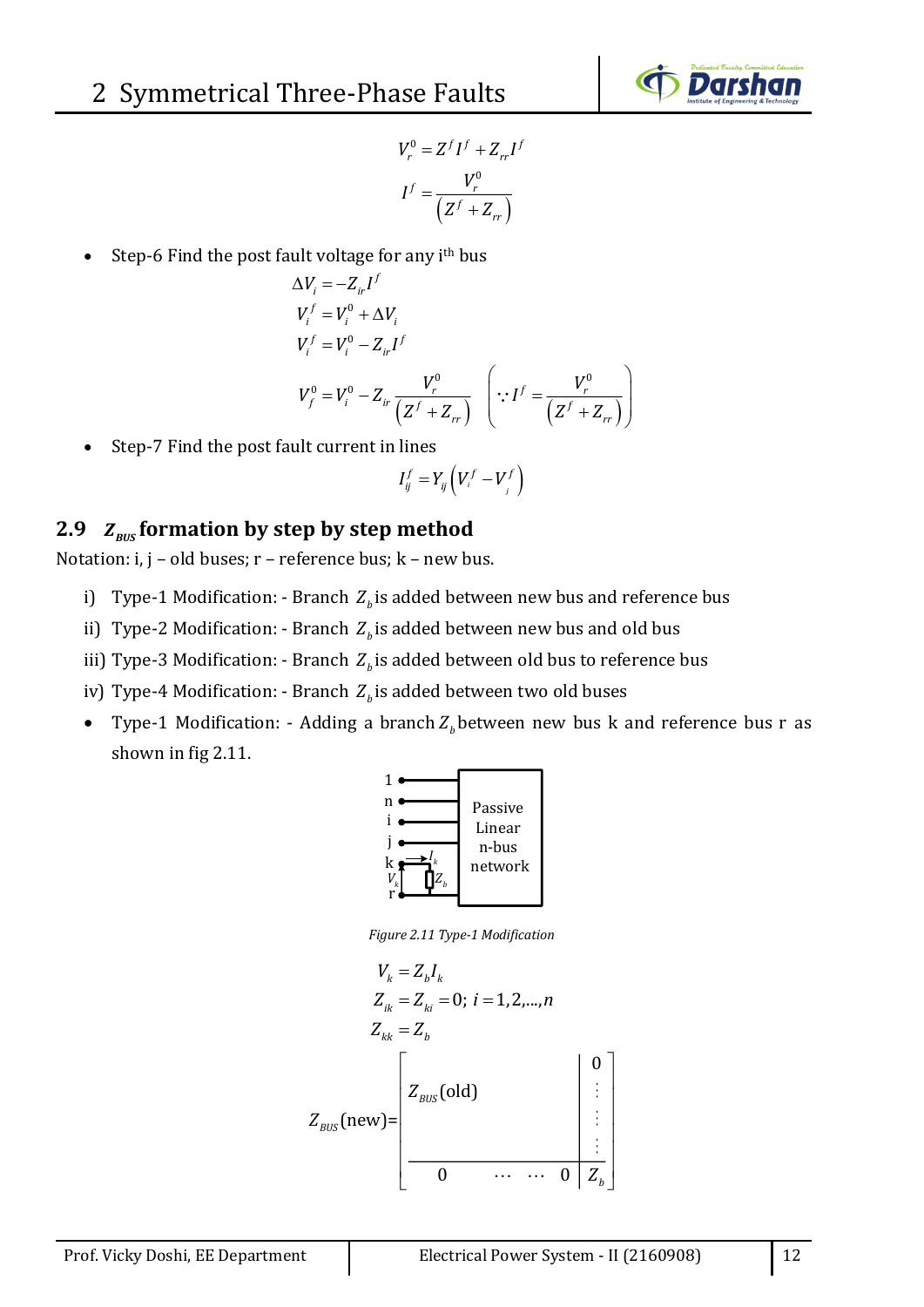

• Type-2 Modification: - Adding a branch  $Z_b$  between old bus j and new bus k as shown in fig. 2.12.



*Figure 2.12 Type-2 Modification*

$$
V_k = Z_b I_k + V_j
$$
  
=  $Z_b I_k + Z_{j1} I_1 + Z_{j2} I_2 + ... + Z_{jj} (I_j + I_k) + ... + Z_{jn} I_n$ 

Rearranging,

$$
V_{k} = Z_{j1}I_{1} + Z_{j2}I_{2} + ... + Z_{jj}I_{j} + ... + Z_{jn}I_{n} + (Z_{jj} + Z_{b})I_{k}
$$
  

$$
Z_{BUS}(\text{new}) = \begin{bmatrix} Z_{1j} & Z_{2j} & Z_{2j} \\ Z_{2j} & Z_{2j} & Z_{2j} \\ Z_{1j} & Z_{2j} & ... & Z_{jn} & Z_{jj} + Z_{b} \end{bmatrix}
$$

• Type-3 Modification: - Adding a branch  $Z<sub>b</sub>$  between old bus j and reference bus r as shown in fig. 2.13. This case follows by connecting bus k to the reference bus r, i.e., by setting  $V_{k} = 0$ .



*Figure 2.13 Type-3 Modification*



Eliminate  $I_k$  in the set of equations contained in the matrix,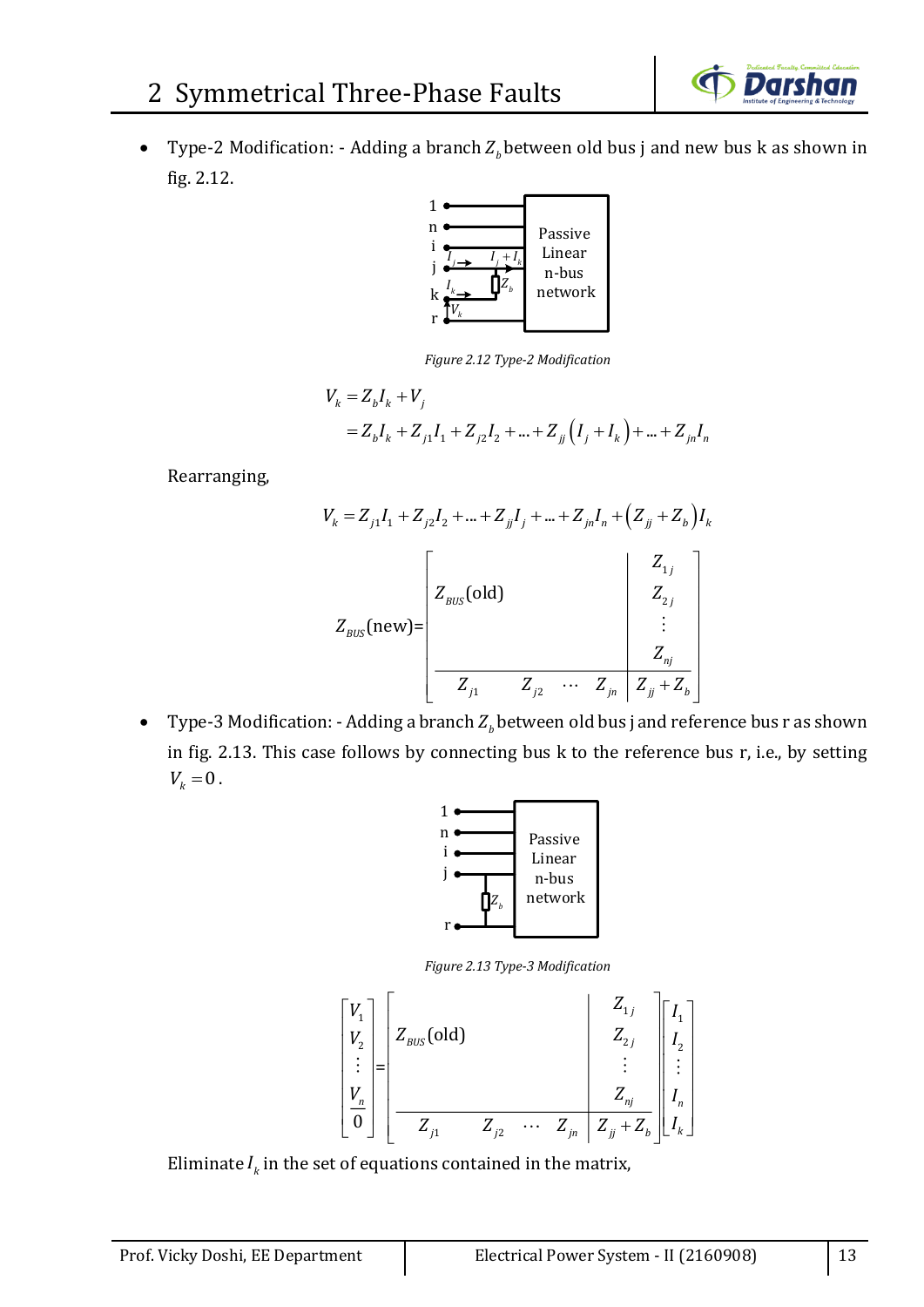$$
0 = Z_{j1}I_1 + Z_{j2}I_2 + \dots + Z_{jn}I_n + (Z_{jj} + Z_b)I_k
$$
  

$$
I_k = -\frac{1}{Z_{jj} + Z_b}(Z_{j1}I_1 + Z_{j2}I_2 + \dots + Z_{jn}I_n)
$$

Now,

$$
V_{i} = Z_{i1}I_{1} + Z_{i2}I_{2} + ... + Z_{in}I_{n} + Z_{ij}I_{k}
$$
\n
$$
V_{i} = \left[Z_{i1} - \frac{1}{Z_{jj} + Z_{b}}(Z_{ij}Z_{j1})\right]I_{1} + \left[Z_{i2} - \frac{1}{Z_{jj} + Z_{b}}(Z_{ij}Z_{j2})\right]I_{2} + ... + \left[Z_{in} - \frac{1}{Z_{jj} + Z_{b}}(Z_{ij}Z_{jn})\right]I_{n}
$$
\nand this form.

In matrix form,

$$
Z_{\text{BUS}}(\text{new}) = Z_{\text{BUS}}(\text{old}) - \frac{1}{Z_{jj} + Z_{b}} \begin{bmatrix} Z_{1j} \\ Z_{2j} \\ \vdots \\ Z_{nj} \end{bmatrix} \begin{bmatrix} Z_{11} & Z_{j2} & \cdots & Z_{jn} \end{bmatrix}
$$

• Type-4 Modification: - Adding a branch  $Z<sub>b</sub>$  between old bus i and old bus j in fig. 2.14.



*Figure 2.14 Type-4 Modification*

$$
V_i = Z_{i1}I_1 + Z_{i2}I_2 + \dots + Z_{ii}(I_i + I_k) + Z_{ij}(I_j - I_k) + \dots + Z_{in}I_n
$$

Similar equations follow for other buses. The voltages of the buses i and j are, however, constrained by the equation

$$
V_j = Z_b I_k + V_i
$$

$$
Z_{j1}I_1 + Z_{j2}I_2 + ... + Z_{ji}(I_i + I_k) + Z_{jj}(I_j - I_k) + ... + Z_{jn}I_n =
$$
  

$$
Z_bI_k + Z_{i1}I_1 + Z_{i2}I_2 + ... + Z_{ii}(I_i + I_k) + Z_{ij}(I_j - I_k) + ... + Z_{in}I_n
$$

Rearranging,

$$
0 = (Z_{i1} - Z_{j1})I_1 + ... + (Z_{ii} - Z_{ji})I_i + (Z_{ij} - Z_{jj})I_j + ... + (Z_{in} - Z_{jn})I_n + (Z_b + Z_{ii} + Z_{jj} - Z_{ij} - Z_{ji})I_k
$$

**Darshan**